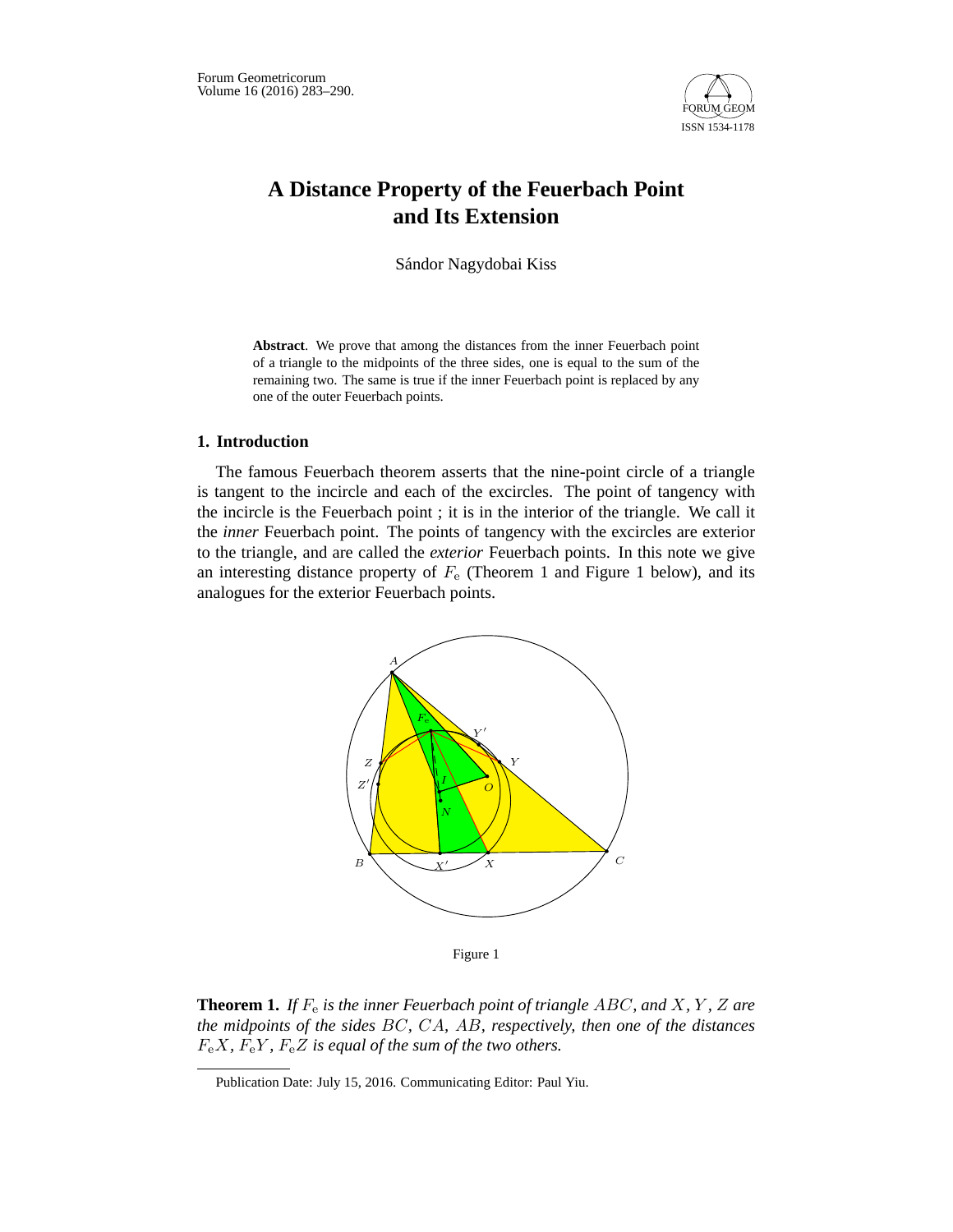We make use of standard notations in triangle geometry (see [3]). Given triangle  $ABC$ , denote by a, b, c the lengths of the sides  $BC$ ,  $CA$ ,  $AB$  respectively, s the semiperimeter,  $\Delta$  the area, and R, r the circumradius and inradius respectively. In homogeneous barycentric coordinates, the inner Feuerbach point is

$$
F_e = ((s-a)(b-c)^2 : (s-b)(c-a)^2 : (s-c)(a-b)^2).
$$
 (1)

We shall simplify calculations in this paper by employing the notations

$$
u := s - a = \frac{b + c - a}{2}
$$
,  $v := s - b = \frac{c + a - b}{2}$ ,  $w := s - c = \frac{a + b - c}{2}$ .

In terms of  $u, v, w$ ,

$$
F_e = (u(v - w)^2 : v(w - u)^2 : w(u - v)^2),
$$
\n(2)

with coordinate sum

$$
\sigma_e := u(v - w)^2 + v(w - u)^2 + w(u - v)^2
$$
  
=  $(v + w)(w + u)(u + v) - 8uvw$  (3)  
=  $abc - 8r^2s = 4Rrs - 8r^2s$   
 $4\Delta P(P_1, 2r) = 4\Delta P(P_2, 2r) = 4\Delta Q_1r^2$  (4)

$$
=4rs(R-2r)=\frac{4\Delta}{R}\cdot R(R-2r)=\frac{4\Delta}{R}\cdot OI^2\tag{4}
$$

by Euler's formula ([1, Theorem 297]), where  $O$  and  $I$  are the circumcenter and incenter of the triangle.

Working with the distance formula, we also make use of

$$
S_A := \frac{b^2 + c^2 - a^2}{2}, \quad S_B := \frac{c^2 + a^2 - b^2}{2}, \quad S_C := \frac{a^2 + b^2 - c^2}{2}.
$$

**Lemma 2.** (1)  $v + w = a$ ,  $w + u = b$ ,  $u + v = c$ , and  $u + v + w = s$ . (2) *The inradius and the exradii are*

$$
r = \frac{\Delta}{s}
$$
,  $r_a = \frac{\Delta}{u}$ ,  $r_b = \frac{\Delta}{v}$ ,  $r_c = \frac{\Delta}{w}$ .

(3)  $uvw = r^2s = r\Delta$ .

$$
(4) vw + wu + uv = r(4R + r).
$$

(5)  $S_A = us - vw$ ,  $S_B = vs - wu$ ,  $S_C = ws - uv$ .

*Proof.* (4)

$$
vw + wu + uv = \frac{uvw}{u} + \frac{uvw}{v} + \frac{uvw}{w} = \frac{r\Delta}{u} + \frac{r\Delta}{v} + \frac{r\Delta}{w}
$$

$$
= r(r_a + r_b + r_c) = r(4R + r),
$$

since  $r_a + r_b + r_c = 4R + r$  (see [1, §298 (c)]).  $(5)$   $S_A = \frac{b^2 + c^2 - a^2}{2} = \frac{(w+u)^2 + (u+v)^2 - (v+w)^2}{2} = u(u+v+w) - vw = us - vw.$   $□$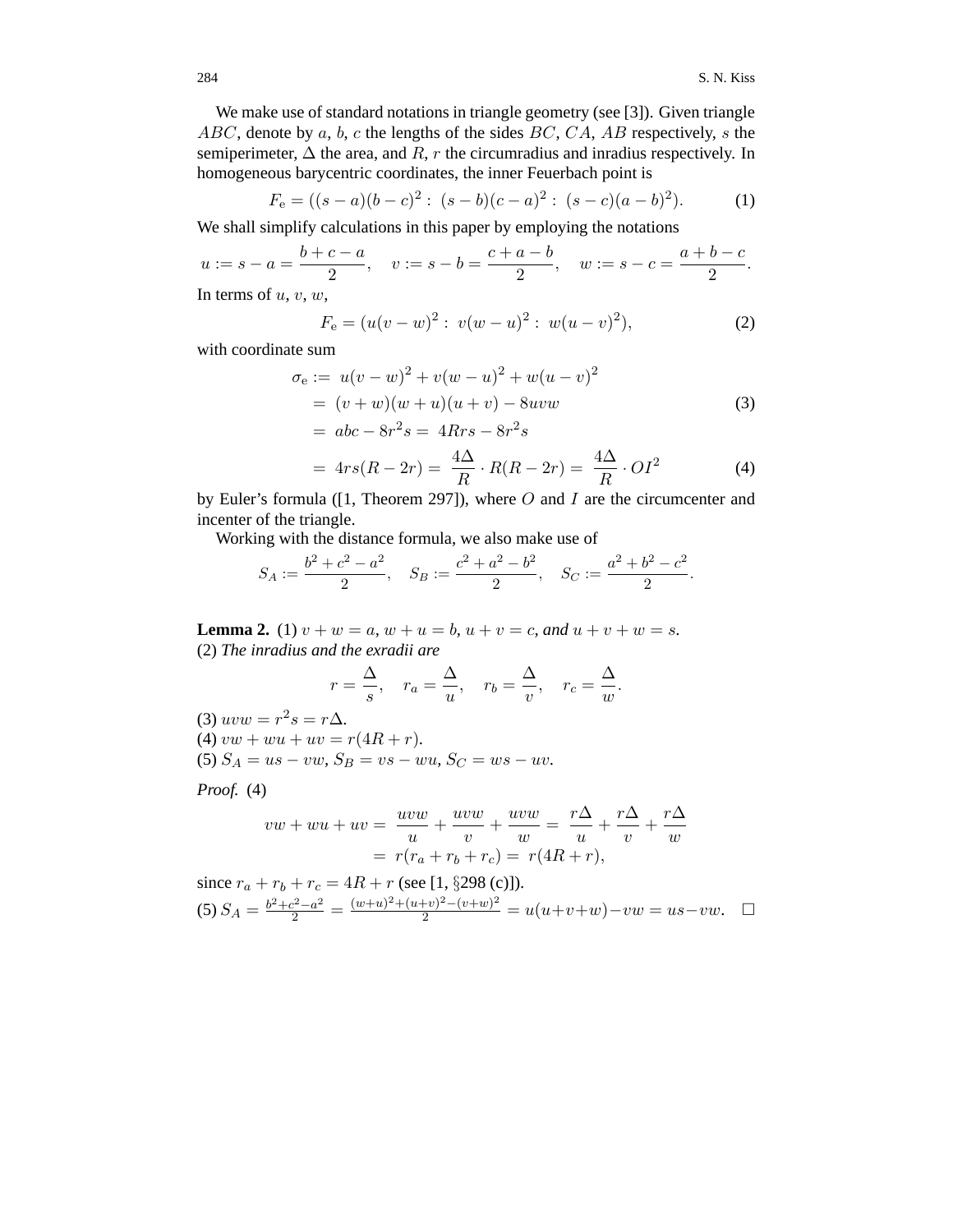A distance property of the Feuerbach point and its extension 285

# **Proposition 3.**  $F_e X = \frac{R}{2 \cdot O I} \cdot |b - c|$ .

*Proof.* We make use of the distance formula (see [3,  $\S7.1$ ]) for two points  $P =$  $(u, v, w)$  and  $Q = (u', v', w')$  in *absolute* barycentric coordinates:

$$
PQ^{2} = S_{A}(u - u')^{2} + S_{B}(v - v')^{2} + S_{C}(w - w')^{2}.
$$

The absolute barycentric coordinates of  $F<sub>e</sub>$  are

$$
(x_e, y_e, z_e) = \frac{1}{\sigma_e} (u(v - w)^2, v(w - u)^2, w(u - v)^2).
$$

Since the midpoint X of BC has absolute barycentric coordinates  $(0, \frac{1}{2}, \frac{1}{2})$ , and

$$
y_{e} - \frac{1}{2} = \frac{1}{2\sigma_{e}} (2v(w - u)^{2} - \sigma_{e})
$$
  
= 
$$
\frac{-1}{2\sigma_{e}} (u(v - w)^{2} - v(w - u)^{2} + w(u - v)^{2})
$$
  
= 
$$
\frac{1}{2\sigma_{e}} (v - w)(w + u)(u - v);
$$
  

$$
z_{e} - \frac{1}{2} = \frac{1}{2\sigma_{e}} (v - w)(w - u)(u + v),
$$

the distance of  $F_eX$  is given by

$$
F_{e}X^{2} = S_{A} \cdot x_{e}^{2} + S_{B} \left(y_{e} - \frac{1}{2}\right)^{2} + S_{C} \left(z_{e} - \frac{1}{2}\right)^{2}
$$
  
= 
$$
\frac{(v - w)^{2}}{4\sigma_{e}^{2}} \left(4(us - vw)u^{2}(v - w)^{2} + (vs - wu)(w + u)^{2}(u - v)^{2} + (ws - uv)(w - u)^{2}(u + v)^{2}\right)
$$
  
= 
$$
\frac{(v - w)^{2}}{4\sigma_{e}^{2}} \left(s(4u^{3}(v - w)^{2} + v(w + u)^{2}(u - v)^{2} + w(w - u)^{2}(u + v)^{2}) -u(4uvw(v - w)^{2} + w(w + u)^{2}(u - v)^{2} + v(w - u)^{2}(u + v)^{2})\right).
$$

It turns out that both  $4u^3(v - w)^2 + v(w + u)^2(u - v)^2 + w(w - u)^2(u + v)^2$  and  $4uvw(v - w)^{2} + w(w + u)^{2}(u - v)^{2} + v(w - u)^{2}(u + v)^{2}$  are equal to

$$
(w+u)(u+v)((v+w)(w+u)(u+v)-8uvw) = (w+u)(u+v)\sigma_e.
$$

Therefore,

$$
F_{e}X^{2} = \frac{(v-w)^{2}}{4\sigma_{e}^{2}} \cdot (s-u)(w+u)(u+v)\sigma_{e}
$$
  
= 
$$
\frac{(v+w)(w+u)(u+v)}{4\sigma_{e}} \cdot (v-w)^{2}
$$
  
= 
$$
\frac{abc}{4\sigma_{e}} \cdot (b-c)^{2} = \frac{R^{2}}{4 \cdot O I^{2}} \cdot (b-c)^{2},
$$

with  $\sigma_e$  given by (4) and  $abc = 4R\Delta$ . This gives  $F_e X = \frac{R}{2 \cdot \overline{O} I} \cdot |b - c|$ .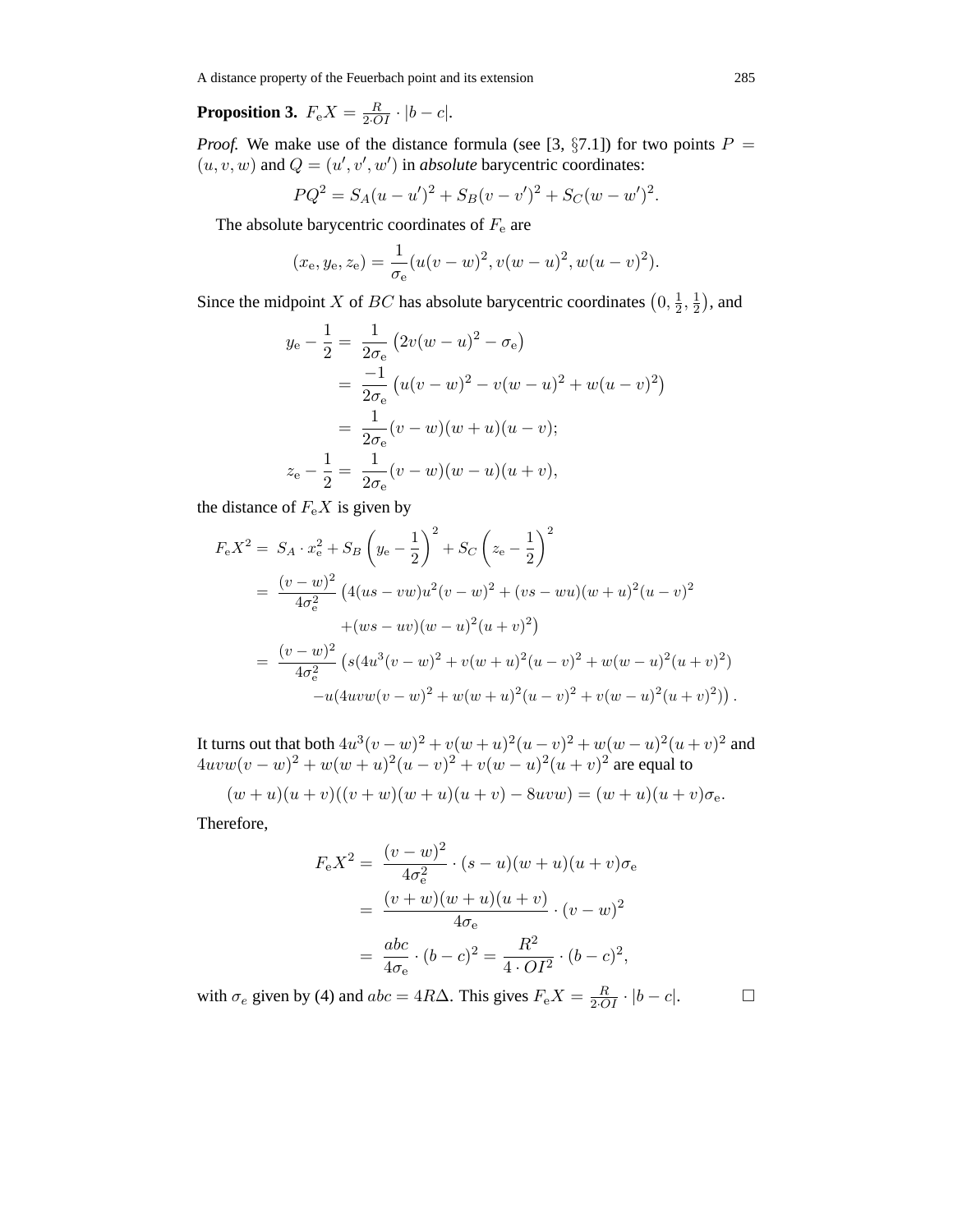*Proof of Theorem 1.* If Y and Z are the midpoints of CA and AB respectively, then analogous to the result of Proposition 3,

$$
F_{\rm e}Y = \frac{R}{2 \cdot O I} \cdot |c - a| \quad \text{and} \quad F_{\rm e}Z = \frac{R}{2 \cdot O I} \cdot |a - b|.
$$

Thus,  $F_e X$ ,  $F_e Y$ ,  $F_e Z$  are in the proportions of  $|b - c|$ ,  $|c - a|$ ,  $|a - b|$ . It is clear that in the latter triad, one of the terms (the greatest) is the sum of the remaining two. The same holds for the former triad  $F_eX$ ,  $F_eY$ ,  $F_eZ$ . This completes the proof of Theorem 1.

**Proposition 4.** *Let the incircle of triangle* ABC *touch the sides* BC*,* CA*,* AB *at*  $X', Y', Z'$  respectively. The triangles  $F_e XX', F_e YY', F_e ZZ'$  are similar to the *triangles* AOI*,* BOI*,* COI *respectively.*

*Proof.* It is enough to prove the similarity of triangles  $F_eXX'$  and  $AOI$  (see Figure 1). Since  $BX' = s - b = \frac{c + a - b}{2}$ ,  $XX' = \left| \frac{a}{2} - \frac{c + a - b}{2} \right| = \frac{1}{2} |b - c|$ . By Proposition 3,  $\frac{F_e X}{AO} = \frac{XX'}{OI} = \frac{|b-c|}{2 \cdot OL}$ . It remains to show that  $\frac{F_e X'}{AI} = \frac{|b-c|}{2 \cdot OL}$  also. For this, we compute the length of  $F_e X'$ .

The absolute barycentric coordinates of X' are  $\frac{1}{a}(0, s-c, s-b) = \frac{1}{v+w}(0, w, v)$ . Now,

$$
y_{e} - \frac{w}{v+w} = \frac{v(w-u)^{2}}{\sigma_{e}} - \frac{w}{v+w} = \frac{v(v+w)(w-u)^{2} - w\sigma_{e}}{(v+w)\sigma_{e}}
$$

$$
= \frac{u(v-w)((v+w)(w+u) - 4vw)}{(v+w)\sigma_{e}},
$$

see Lemma 5(a) below. Similarly,

$$
z_{e} - \frac{v}{v+w} = \frac{-u(v-w)((u+v)(v+w) - 4vw)}{(v+w)\sigma_{e}}
$$

Therefore,

$$
F_{\rm e}X'^2 = S_A x_{\rm e}^2 + S_B \left( y_{\rm e} - \frac{w}{v+w} \right)^2 + S_C \left( z_{\rm e} - \frac{v}{v+w} \right)^2 = \frac{u^2 (v-w)^2}{(v+w)^2 \sigma_{\rm e}^2} \cdot \mathscr{F},
$$

where

$$
\mathcal{F} = S_A(v+w)^2(v-w)^2 + S_B((v+w)(w+u) - 4vw)^2
$$
  
+  $S_C((u+v)(v+w) - 4vw)^2$ . (5)

.

We shall establish in Lemma 5(b) below that  $\mathcal{F} = 4vw(v+w)\sigma_e$ . From this,

$$
F_e X^{\prime 2} = \frac{u^2 (v - w)^2}{(v + w)^2 \sigma_e^2} \cdot 4vw(v + w)\sigma_e = \frac{4u^2 vw(v - w)^2}{(v + w)\sigma_e}
$$

$$
= \frac{4u \cdot r^2 s(b - c)^2}{(v + w) \cdot \frac{4rs}{R} \cdot OI^2} = \frac{u \cdot Rr(b - c)^2}{(v + w)OI^2}
$$

Now,

$$
AI^{2} = \frac{r^{2}}{\sin^{2} \frac{A}{2}} = \frac{uvw}{s} \cdot \frac{(w+u)(u+v)}{vw} = \frac{u(w+u)(u+v)}{s}.
$$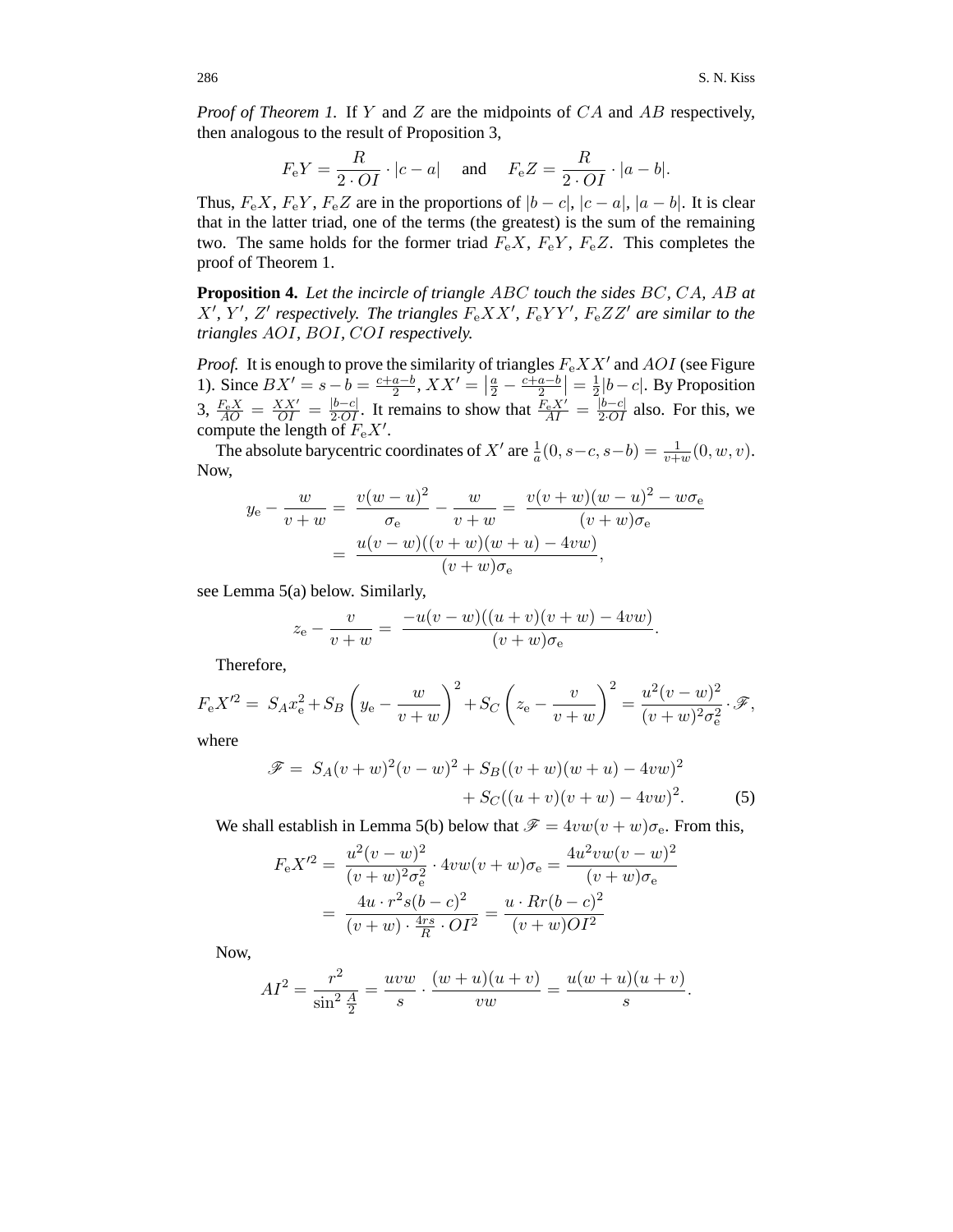A distance property of the Feuerbach point and its extension 287

Therefore,

$$
\frac{F_e X'^2}{A I^2} = \frac{u \cdot Rr(b-c)^2}{(v+w)O I^2} \cdot \frac{s}{u(w+u)(u+v)} = \frac{Rrs(b-c)^2}{4abc \cdot O I^2} = \frac{(b-c)^2}{4 \cdot O I^2},
$$

and  $\frac{F_e X'}{A \Omega I} = \frac{|b-c|}{2 \cdot OI}$ . The completes the proof of the similarity of triangles  $F_e X X'$ and  $AOI$ .

**Lemma 5.** (a)  $v(v+w)(w-u)^2 - w\sigma_e = u(v-w)((v+w)(w+u) - 4vw)$ . (b) *The polynomial*  $\mathscr F$  *defined in* (5) *is*  $4vw(v+w)\sigma_e$ *.* 

*Proof.* (a) Using (3) for  $\sigma_e$ , we have

$$
v(v+w)(w-u)^2 - w\sigma_e
$$
  
=  $v(v+w)(w-u)^2 - w((v+w)(w+u)(u+v) - 8uvw)$   
=  $(v+w)(v(w-u)^2 - w(w+u)(u+v)) + 8uvw^2$   
=  $(v+w)(u^2v - uw^2 - u^2w - 3uvw) + 8uvw^2$   
=  $u((v+w)(uv - uw - w^2 - 3vw) + 8vw^2)$   
=  $u(u(v^2 - w^2) - (v+w)w(3v+w) + 8vw^2)$   
=  $u(u(v^2 - w^2) - w((v+w)(3v+w) - 8vw))$   
=  $u(u(v^2 - w^2) - w(v-w)(3v-w))$   
=  $u(v-w)(u(v+w) + w(w-3v))$   
=  $u(v-w)((v+w)(w+u) - 4vw).$ 

(b) The polynomial  $\mathscr F$  defined in (5) is

$$
\mathscr{F} = (us - vw)(v + w)^{2}(v - w)^{2} + (vs - wu)((v + w)(w + u) - 4vw)^{2}
$$

$$
+ (ws - uv)((u + v)(v + w) - 4vw)^{2}.
$$

Note that the coefficient of  $s$  is

$$
u(v+w)^2(v-w)^2 + v((v+w)(w+u) - 4vw)^2 + w((u+v)(v+w) - 4vw)^2
$$
  
=  $u(v+w)^2(v-w)^2 + v(v+w)^2(w+u)^2 - 8v^2w(v+w)(w+u) + 16v^3w^2$   
+  $w(u+v)^2(v+w)^2 - 8vw^2(u+v)(v+w) + 16v^2w^3$   
=  $(v+w) (u(v+w)(v-w)^2 + v(v+w)(w+u)^2 + w(u+v)^2(v+w)$   
 $-8v^2w(w+u) - 8vw^2(u+v) + 16v^2w^2)$   
=  $(v+w) (u(v+w)(v-w)^2 + v(v+w)(w+u)^2 + w(u+v)^2(v+w)$   
 $-8uvw(v+w))$   
=  $(v+w)^2 (u(v-w)^2 + v(w+u)^2 + w(u+v)^2 - 8uvw)$   
=  $(v+w)^2 ((v+w)(w+u)(u+v) - 8uvw)$   
=  $(v+w)^2 c$ <sub>e</sub>.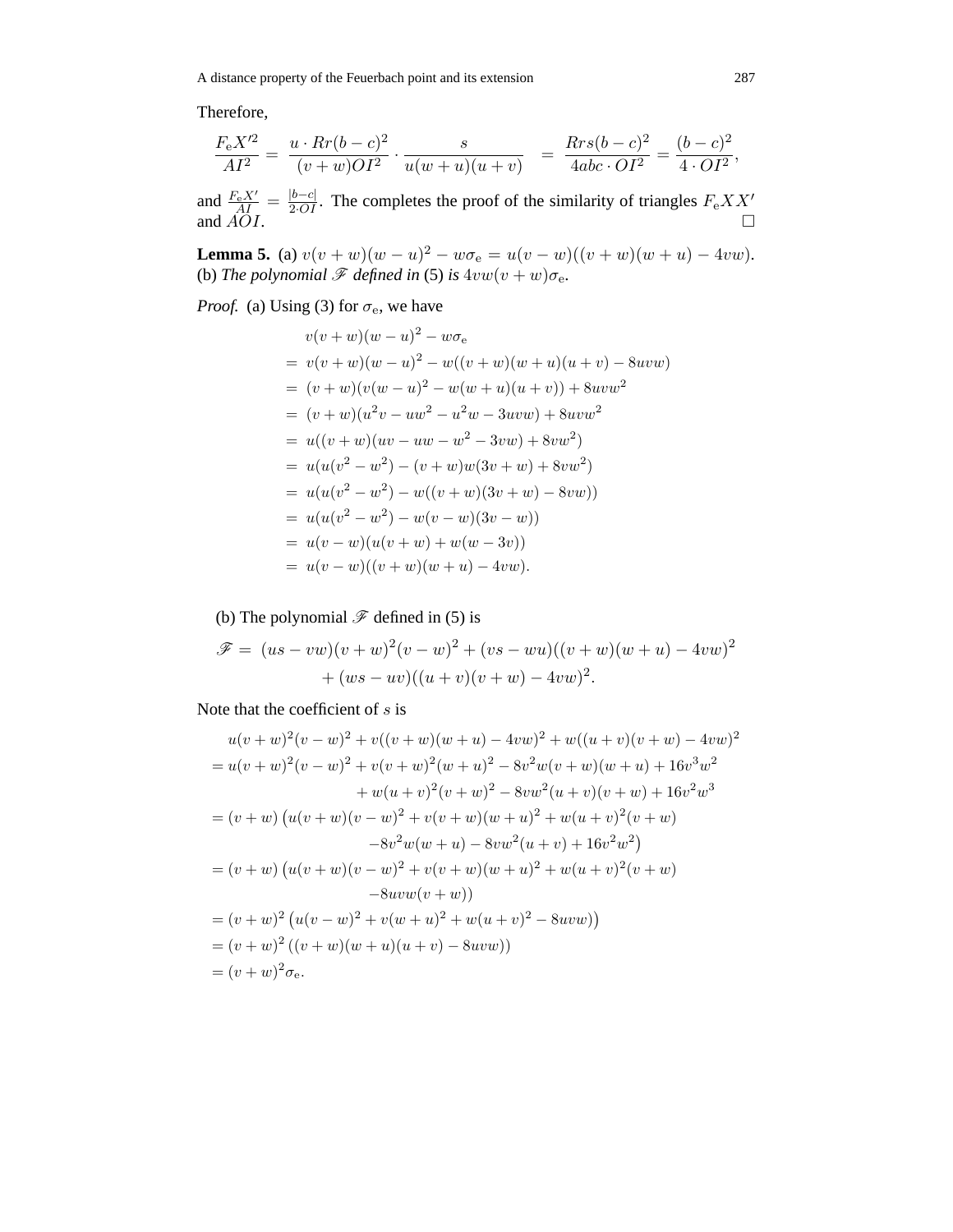The sum of the terms in  $\mathscr F$  without s is

$$
-vw(v+w)^{2}(v-w)^{2} - wu((v+w)(w+u) - 4vw)^{2}
$$
  
\n
$$
-wv((u+v)(v+w) - 4vw)^{2}
$$
  
\n
$$
= -vw(v+w)^{2}(v-w)^{2} - wu(v+w)^{2}(w+u)^{2} + 8uvw^{2}(v+w)(w+u) - 16uv^{2}w^{3}
$$
  
\n
$$
-uv(u+v)^{2}(v+w)^{2} + 8uv^{2}w(u+v)(v+w) - 16uv^{3}w^{2}
$$
  
\n
$$
= -(v+w)(vw(v+w)(v-w)^{2} + wu(v+w)(w+u)^{2} + uv(u+v)^{2}(v+w)
$$
  
\n
$$
-8uvw^{2}(w+u) - 8uv^{2}w(u+v) + 16uv^{2}w^{2})
$$
  
\n
$$
= -(v+w)(v+w)(vw(v-w)^{2} + wu(w+u)^{2} + uv(u+v)^{2})
$$
  
\n
$$
-8uvw(u(v+w) + (v-w)^{2}))
$$
  
\n
$$
= -(v+w)((v+w)(w+u)(u+v)(u(v+w) + (v-w)^{2}))
$$
  
\n
$$
-8uvw(u(v+w) + (v-w)^{2}))
$$
  
\n
$$
= -(v+w)(u(v+w) + (v-w)^{2})(v+w)(w+u)(u+v) - 8uvw)
$$
  
\n
$$
= -(v+w)(u(v+w) + (v-w)^{2})(v+w)(w+u)(u+v) - 8uvw)
$$
  
\n
$$
= -(v+w)(u(v+w) + (v-w)^{2})\sigma_{e}.
$$

Therefore,

$$
\mathcal{F} = (v+w)^2 \sigma_e s - (v+w)(u(v+w) + (v-w)^2) \sigma_e \n= (v+w) \sigma_e ((v+w)(u+v+w) - (u(v+w) + (v-w)^2)) \n= 4vw(v+w) \sigma_e.
$$

#### **2. Outer Feuerbach points**

The nine-point circle is also tangent to each of the excircles. If the excircle  $(I_a)$ touches  $BC$  at  $X_a$ , and the extensions of  $AC$  and  $AB$  at  $Y_a$ ,  $Z_a$  respectively, then the outer Feuerbach point  $F_a$  is the intersection of the nine-point circle with the segment joining  $I_a$  to the nine-point center  $N$  (see Figure 2). In homogeneous barycentric coordinates,

$$
F_a = (-s(b-c)^2 : (s-c)(c+a)^2 : (s-b)(a+b)^2).
$$

Note that these can be obtained from the coordinates of  $-F_e$  by changing  $(a, b, c)$ into  $(-a, b, c)$ . Under this transformation,  $(u, v, w, s)$  becomes  $(s, -w, -v, u)$ . In terms of  $u, v, w$ ,

$$
F_a = (-s(v - w)^2 : w(s + v)^2 : v(s + w)^2)
$$

with coordinate sum  $\sigma_a$  which can be obtained from

$$
-\sigma_e = -(v+w)(w+u)(u+v) + 8uvw
$$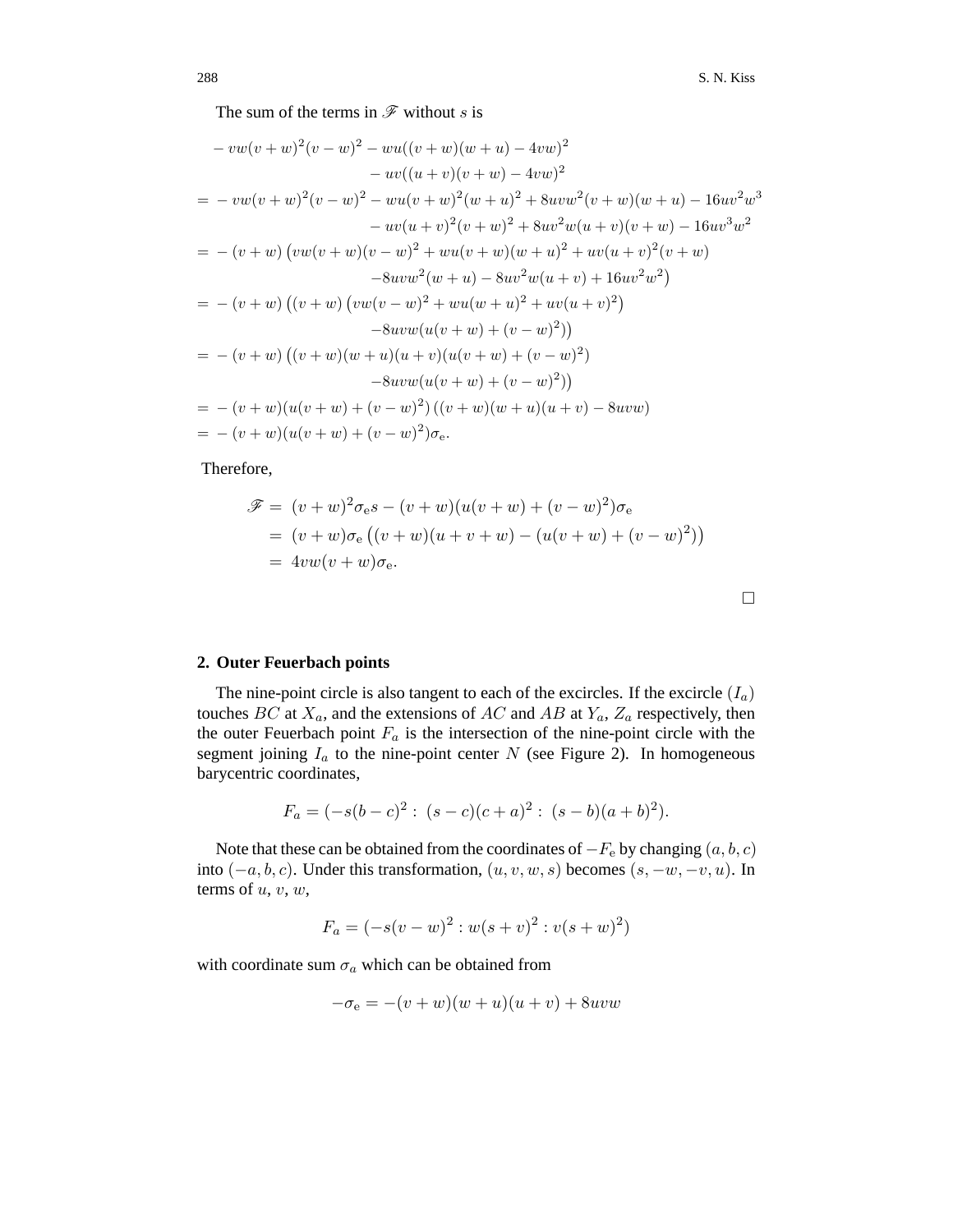



by the transformation  $(u, v, w, s)$  becomes  $(s, -w, -v, u)$ . Thus,

$$
\sigma_a = (v+w)(w+u)(u+v) + 8vws
$$
  
=  $4\Delta(R + 2r_a)$   
=  $\frac{4\Delta}{R} \cdot R(R + 2r_a) = \frac{4\Delta}{R} \cdot O I_a^2$ ,

where  $I_a$  is the A-excenter of the triangle (see [1, §295]).

The transformations  $(a, b, c) \rightarrow (-a, b, c)$  and  $(u, v, w, s) \rightarrow (s, -w, -v, u)$ also wrap  $X'$  and  $X_a$ ,  $Y'$  and  $Y_a$ ,  $Z'$  and  $Z_a$ . Therefore, we can easily translate the results in the previous section about the incircle into results on the excircles.

First of all, the translation of the distance formulas:

$$
F_e X = \frac{R}{2 \cdot OI} |b - c| \rightarrow F_a X = \frac{R}{2 \cdot OI_a} |b - c|;
$$
  
\n
$$
F_e Y = \frac{R}{2 \cdot OI} |c - a| \rightarrow F_a Y = \frac{R}{2 \cdot OI_a} (c + a);
$$
  
\n
$$
F_e Z = \frac{R}{2 \cdot OI} |a - b| \rightarrow F_a Z = \frac{R}{2 \cdot OI_a} (a + b).
$$

Since  $a + \max(b, c) = (a + \min(b, c)) + |b - c|$ , we easily obtain the following analogue of Theorem 1.

**Proposition 6.** *If the nine-point circle touches the* A*-excircle at* F*a, then one of*  $F_aX$ ,  $F_aY$ ,  $F_aZ$  *is the sum of the remaining two.* 

The analogues of Proposition 4 also hold. From the relation

$$
\frac{F_{\rm e}X'}{AI} = \frac{|b - c|}{2 \cdot OI},
$$